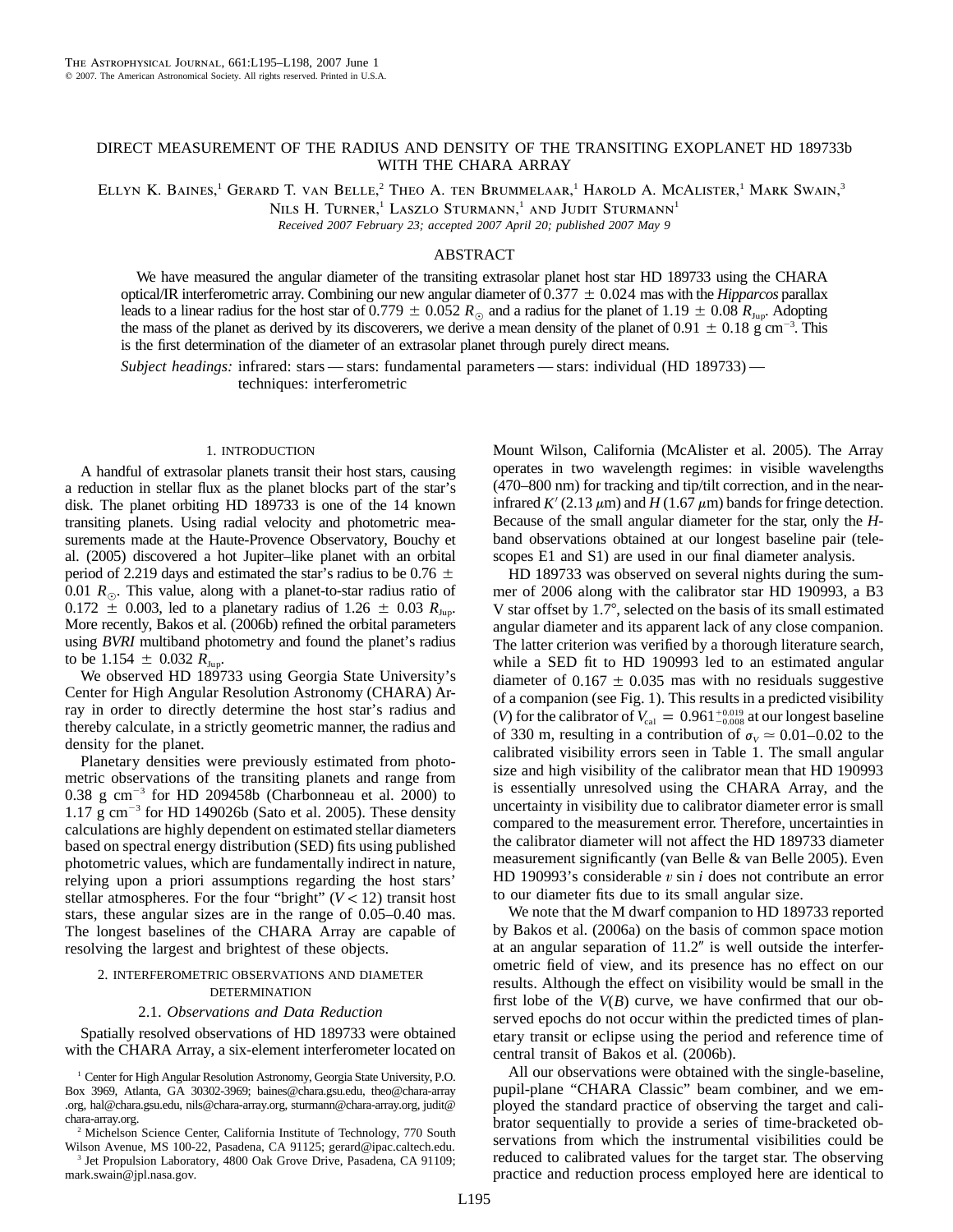

Fig. 1.—SED fit of our calibrator star, HD 190993. In the top panel, the vertical bars represent the errors for the data points that they overlay, and the horizontal bars represent the bandpass of the data points. In the bottom panel, the fractional residuals (difference between data point and fit point, normalized by that data point) are shown for each data point.

those described by ten Brummelaar et al. (2005). The results of this process are summarized in Table 1.

Single-baseline Michelson stellar interferometers measure complex visibilities, usually recorded as amplitudes and phases, which are related to the intensity distribution of the target through a Fourier transform; phase information is typically corrupted by the atmosphere, leaving the amplitude, referred to simply as the *visibility* (Colavita et al. 1999).

### 2.2. *Diameter Fit*

Diameter fits to the visibilities and baselines from Table 1 were performed using the uniform-disk (UD) approximation given by

$$
V = \frac{2J_1(x)}{x},\tag{1}
$$

where  $J_1$  is the first-order Bessel function and

$$
x = \pi B \theta_{\text{UD}} \lambda^{-1},\tag{2}
$$

where *B* is the projected baseline at the star's position,  $\theta_{\text{UD}}$  is the apparent UD angular diameter of the star, and  $\lambda$  is the wavelength of the observation. The limb-darkened (LD) relationship incorporating the linear limb-darkening coefficient  $\mu_{\lambda}$  (Hanbury Brown et al. 1974) is given by

$$
V = \left(\frac{1-\mu_{\lambda}}{2} + \frac{\mu_{\lambda}}{3}\right)^{-1} \left[ (1-\mu_{\lambda}) \frac{J_1(x)}{x} + \mu_{\lambda} \left(\frac{\pi}{2}\right)^{1/2} \frac{J_{3/2}(x)}{x^{3/2}} \right].
$$
\n(3)

These fits resulted in  $\theta_{UD} = 0.366 \pm 0.024$  mas and  $\theta_{LD} =$  $0.377 \pm 0.024$  mas, the latter incorporating  $\mu_{\lambda} = 0.36$  taken from Claret et al. (1995) after adopting  $log\ g = 4.5$  and  $T_{\text{eff}}$  = 5000 K for HD 189733 (see Fig. 2). The reduced  $\chi^2$ minimization in both cases yielded a value of 1.593, and the errors quoted are for an increase of the  $\chi^2$  value of 1.0, that is, the 68% confidence interval. Dividing this  $\chi^2$  by the number of degrees of freedom, which in our case is 8, yields 0.199, which is much less than 1.0, showing that the fit is quite good

TABLE 1 Interferometric Measurements of HD 189733

| <b>MJD</b><br>$(53,886.0+)$ | <b>Baseline</b><br>(m) | Visibility | $\sigma_v$ |
|-----------------------------|------------------------|------------|------------|
| $0.905$                     | 330.5                  | 0.851      | 0.071      |
| $1.936$                     | 327.9                  | 0.843      | 0.056      |
| $1.958$                     | 324.9                  | 0.857      | 0.054      |
| $8.865$                     | 330.5                  | 0.869      | 0.034      |
| 76.742                      | 326.5                  | 0.909      | 0.069      |
| $76.761$                    | 323.8                  | 0.863      | 0.049      |
| $76.778$                    | 321.3                  | 0.877      | 0.045      |
| $76.793$                    | 319.0                  | 0.839      | 0.045      |
| 76.824                      | 315.5                  | 0.829      | 0.061      |

and that our error estimates for the visibility points are conservative. If we rescale these error bars to force  $\chi^2$  to be equal to the number of degrees of freedom, which assumes that there are no systematics in the measurements, they are approximately half the size that they are shown in Figure 2 and would also reduce our final error estimates by a factor of 2. However, we will remain conservative and continue to use the error estimate based on the raw  $\chi^2$  value.

### 2.3. *Estimate of the Angular Size of HD 189733*

An a priori estimate of the angular size of HD 189733 is a parameter of considerable interest, because the size of HD 189733b is determined only relative to the size of its parent star from the photometric transit timing data. Bakos et al. (2006b) consider no less than four separate methods in their investigation of the system: the  $V - K$  color angular radius prediction (Kervella et al. 2004), the temperature radius, isochrone radii from Girardi et al. (2002) and Baraffe et al. (1998), and the Johnson *V*–2MASS  $T_{\text{eff}}$  calibration of Masana et al. (2006).

None of these approaches appear to have much merit, since the only primary data we have been able to find in the literature were Tycho  $B_T$ ,  $V_T$  (Bessell 2000), Strömgren *ubvy* (Olsen 1993), and 2MASS *JHK* photometry (Cutri et al. 2003). Neither spectroscopy nor measures of log *g* nor direct measures of Johnson photometry appear to be available in the literature. The values of *V* used in Kervella et al. (2004) and Masana et al. (2006) appear to have been extrapolated from  $V<sub>T</sub>$ . Furthermore, sustained long-term observations of HD 189733 by the *MOST* asteroseismology satellite have found the star to be pho-



FIG. 2.—The  $\chi^2$  fit to HD 189733's visibilities. The solid line represents a theoretical visibility curve for a star with a limb-darkened diameter of 0.377 mas, the squares are the measured visibilities, and the vertical lines are the measured errors.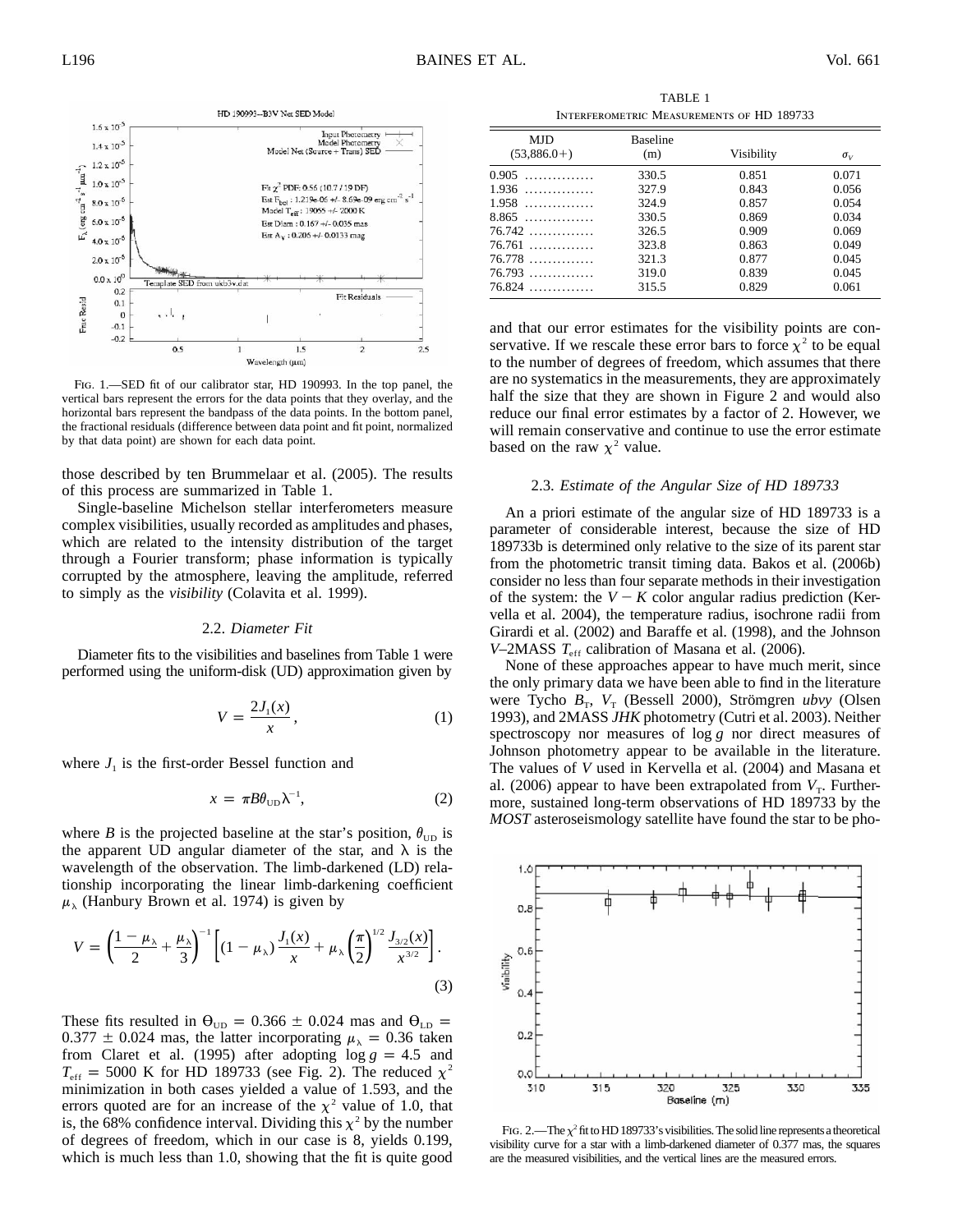tometrically variable (J. Rowe 2007, private communication), casting significant doubt on any radius derived from a photometric relationship. Based on this information, we consider the size errors for HD 189733 quoted in Bouchy et al. (2005) and Bakos et al. (2006b), derived from the methods cited above, to be underestimates.

To explore what is a more appropriate error for an inferred angular size, we executed a SED fit of the available spectrophotometry for HD 189733 cited above. Given the known variability of HD 189733, the quoted millimagnitude error estimates of the Tycho and Strömgren photometric data points were increased by a factor of 10. These photometric data points were fit to the solar-abundance K0 V and K2 V templates available from Pickles (1998), with the resulting fit values for reddening, bolometric flux, and angular diameter seen in Table 2, along with the appropriate  $\chi^2$  per degree of freedom ( $\chi^2$  PDF) values. Unfortunately, a K1 V template is not available in that library, although an estimate of one from interpolating between the two bracketing spectral types was synthesized by us for testing this spectral type. These fits are seen in Figure 3.

The appropriate model spectrum from Munari et al. (2005) for a 5000 K star was fit with a  $\chi^2$  PDF of 2.80, but this model (and the others available in the literature) unfortunately only covered the visible portion of the spectrum. The 115–2500 nm range of Pickles (1998) was necessary to fully characterize the available photometry, and thus we constrained our analysis to this particular set of stellar templates.

Our finding is that, even with this highly detailed analysis of the stellar SED, the most appropriate modeling of that SED reveals a predicted angular size of only  $\theta = 0.363 \pm 0.011$  mas—a 3% error bar—which corresponds to a stellar linear radius of  $R =$  $0.752 \pm 0.026 R_{\odot}$ .

#### 3. DISCUSSION

Our new direct determination for the angular diameter of HD 189733 of  $\theta_{LD} = 0.377 \pm 0.024$  mas can be combined with the *Hipparcos* parallax for the star of  $\pi = 51.9 \pm 0.9$  mas (Perryman et al. 1997) to give a physical radius for the star of  $R_{\text{star}} = 0.779 \pm 0.052 R_{\odot}$ , which is about 3% larger than that adopted by Bakos et al. (2006b).

By the nature of the light-curve analysis, the relative increase in the radius of the host star will directly translate into the same relative increase in the radius of the planet HD 189733b. Thus, revising the radius of Bakos et al. (2006b) of 1.154  $R_{\text{Jup}}$ , our new estimate for this value is  $R_{\text{planet}} = 1.19 \pm 0.08 R_{\text{Jup}}$ . Furthermore, adopting the value of Bouchy et al. (2005) for the mass of the planet of 1.15  $M_{\text{Jup}}$ , we derive a new estimate for the density of HD 189733b,  $\rho = 0.91 \pm 0.18$  g cm<sup>-3</sup>. These values are in good agreement with Winn et al. (2007), who used transit photometry to constrain the stellar and planetary radii. The values of  $M_{\text{planet}}$ ,  $R_{\text{planet}}$ , and  $\rho_{\text{planet}}$  are all consistent with the modest collection of these parameters presently available for transiting exoplanet systems, and they support the conclusion that HD 189733 is not among the few hot Jupiters that present extraordinarily large radii for their masses.

### 4. INTERFEROMETRIC NONDETECTION OF BINARITY OF HD 189733

Given the higher resolution of interferometric arrays, a possible close-separation tertiary companion may affect our measures of HD 189733's visibility and thereby complicate our interpretation. As such, it was prudent for us to also observe HD 189733 with the Palomar Testbed Interferometer (PTI; Colavita et al. 1999), an instrument with intermediate baselines on a variety of sky projections, suitable for exploration of possible unseen nearby luminous (stellar) companions. The PTI has been demonstrated to be sensitive to nearby companions with  $\Delta K$  < 4.0 (Boden et al. 1998), which for a K2–3 V primary star rules out any M dwarf companions (Bessell & Brett 1988).

PTI observed HD 189733 in the *K* band on the nights of 2006 June 10–12, 2006 June 24, and 2006 July 8–10. Four of those nights used PTI's 85 m northwest baseline configuration, two used the 110 m north-south baseline, and one night was



Fig. 3.—SED fits of HD 189733. The top panel shows the K0 V photometric fit, the middle panel shows the K1 V fit, and the bottom panel shows the K2 V fit. All three fits allowed the reddening factor to vary.